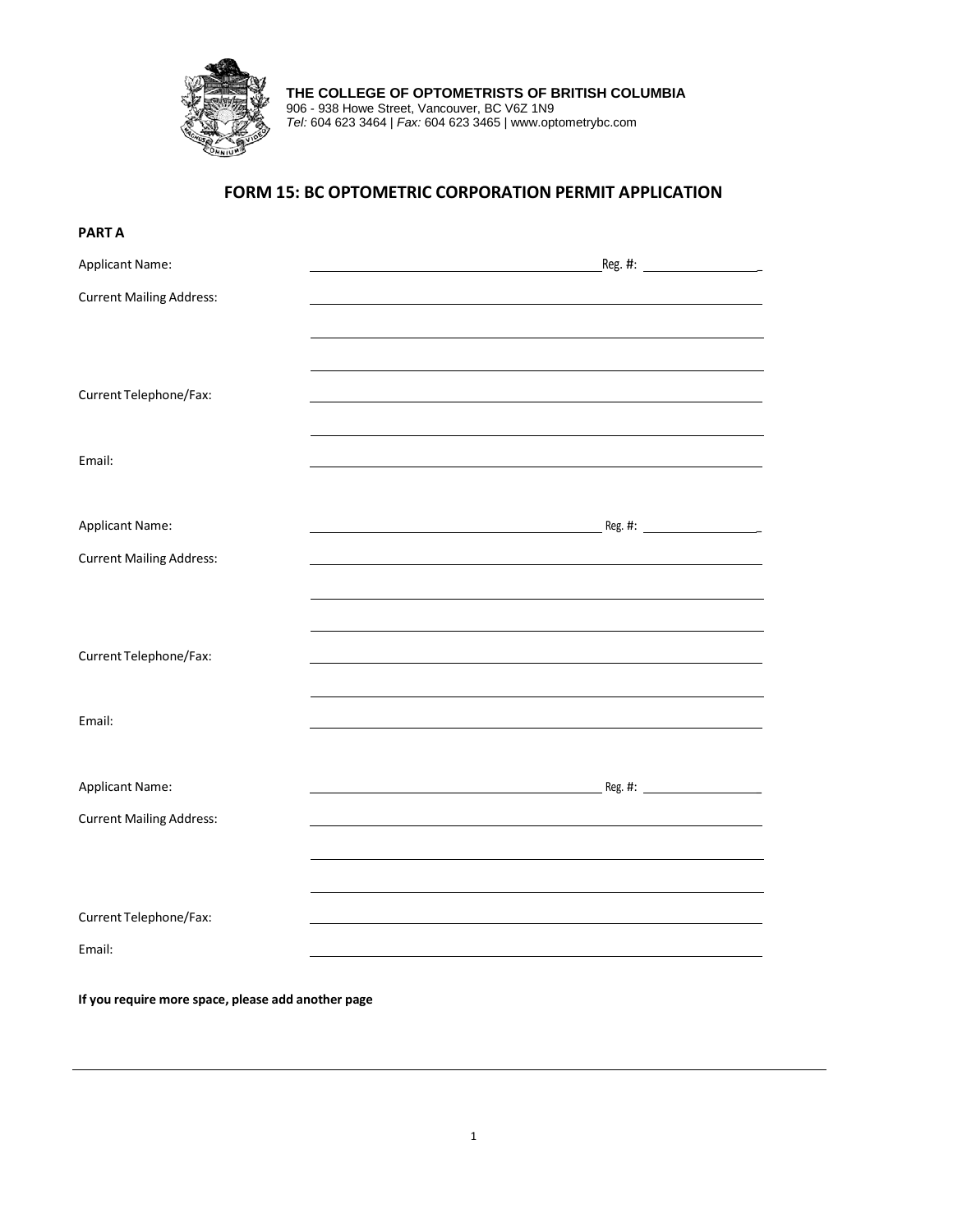# **PART B**

Choose **one** of the following:

I/We,the applicant(s),apply:

- $\Box$  to incorporate a new optometric corporation<sup>1</sup>
- $\Box$  to continue an optometric corporation Incorporated under the laws of another province<sup>2</sup>
- $\Box$  to continue an optometric corporation incorporated under the laws of another province and extra-provincially registered in British Columbia<sup>3</sup>
- $\Box$  to form anoptometric corporation by way of an amalgamation<sup>4</sup>
- $\Box$  to change the name of an optometric corporation<sup>5</sup>
- $\Box$  to join anoptometric corporation  $^6$
- $\Box$  for restoration of an optometric corporation permit following revocation or dissolution of a former permit <sup>7</sup>
- 1. Proposed name of new optometric corporation 2. Name of original corporation Original province of incorporation Proposed name of corporation in British Columbia Hereinafter referred to as the "Corporation" Hereinafter referred to as the "Corporation" 3. Name of original corporation Original province of incorporation Name of corporation extra-provincially registered in BC Proposed name of corporation in British Columbia Hereinafter referred to as the "Corporation" 4. Names of corporations to be amalgamated Proposed name of amalgamated corporation Hereinafter referred to as the "Corporation" 5. Name of optometric corporation to be changed Proposed new name of corporation Hereinafter referred to as the "Corporation" 6. Name of existing optometric corporation to be joined Hereinafter referred to as the "Corporation"
- 7. Name of optometric corporation

Reason for revocation or dissolution of original permit

Hereinafter referred to as the "Corporation"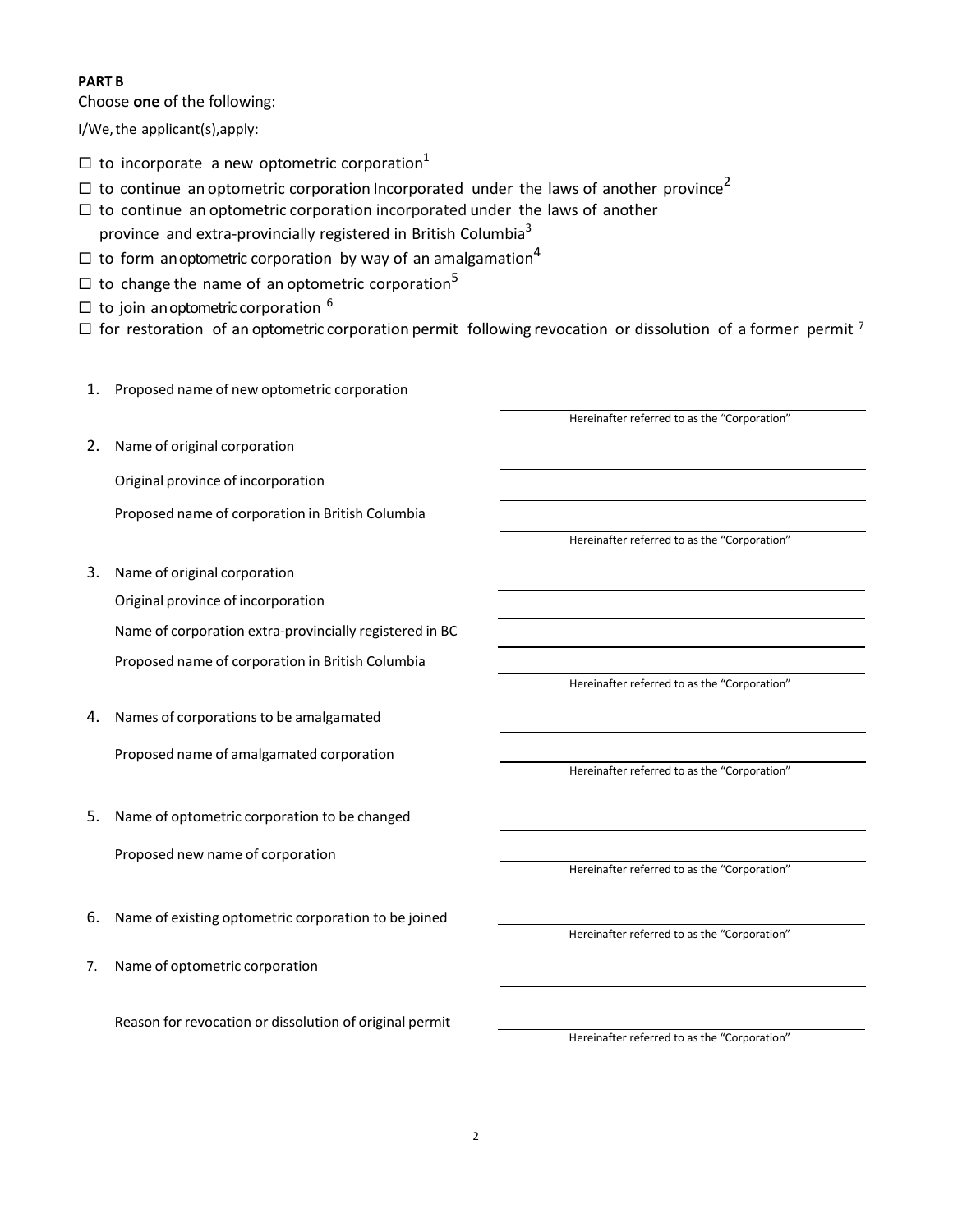## **EXISTING PLACE/S OF PRACTICE FOR WHICH APPROVAL HAS PREVIOUSLY BEEN GIVEN TO THIS APPLICANT:**

I am/We are applying under the *Health Professions Act* (the "Act") to the College of Optometrists of British Columbia for my/our optometric corporation permit so that the Corporation may carry on the business of providing optometric services to the public.

## **PART C**

## **I/WE DECLARE THAT:**

- 1. **Registration:** I am a registrant/We are registrantsin good standing of the College of Optometrists of British Columbia.
- 2. **Voting shares:** All of the issued voting shares of the corporation are/will be legally and beneficially owned by individuals who are qualified to own such shares pursuant to section 43 of the Act.
- 3. **Non-Voting shares:** All of the issued non-voting shares of the corporation are/will be legally and beneficially owned by individuals who are qualified to own such shares pursuant to section 43(1) (d) of the Act.
- 4. **Shareholders:** The proposed shareholders of the corporation are/will be :

| Full Name:                                |                                                                                                                                                                                                                               |
|-------------------------------------------|-------------------------------------------------------------------------------------------------------------------------------------------------------------------------------------------------------------------------------|
| <b>Current Mailing Address:</b>           | the control of the control of the control of the control of the control of the control of the control of the control of the control of the control of the control of the control of the control of the control of the control |
|                                           |                                                                                                                                                                                                                               |
| Shares (number and class)                 |                                                                                                                                                                                                                               |
| Voting/Non-Voting                         |                                                                                                                                                                                                                               |
| If Voting - College Reg. #                | <u> 1980 - Andrea Stadt Britain, amerikansk politik (* 1950)</u>                                                                                                                                                              |
| If Non-Voting - relationship to applicant |                                                                                                                                                                                                                               |
| <b>Full Name:</b>                         |                                                                                                                                                                                                                               |
| <b>Current Mailing Address:</b>           |                                                                                                                                                                                                                               |
|                                           |                                                                                                                                                                                                                               |
| Shares (number and class)                 |                                                                                                                                                                                                                               |
| Voting/Non-Voting                         |                                                                                                                                                                                                                               |
| If Voting - College Reg. #                | <u> 1989 - Johann Stoff, amerikansk politiker (* 1908)</u>                                                                                                                                                                    |
| If Non-Voting - relationship to applicant |                                                                                                                                                                                                                               |
|                                           |                                                                                                                                                                                                                               |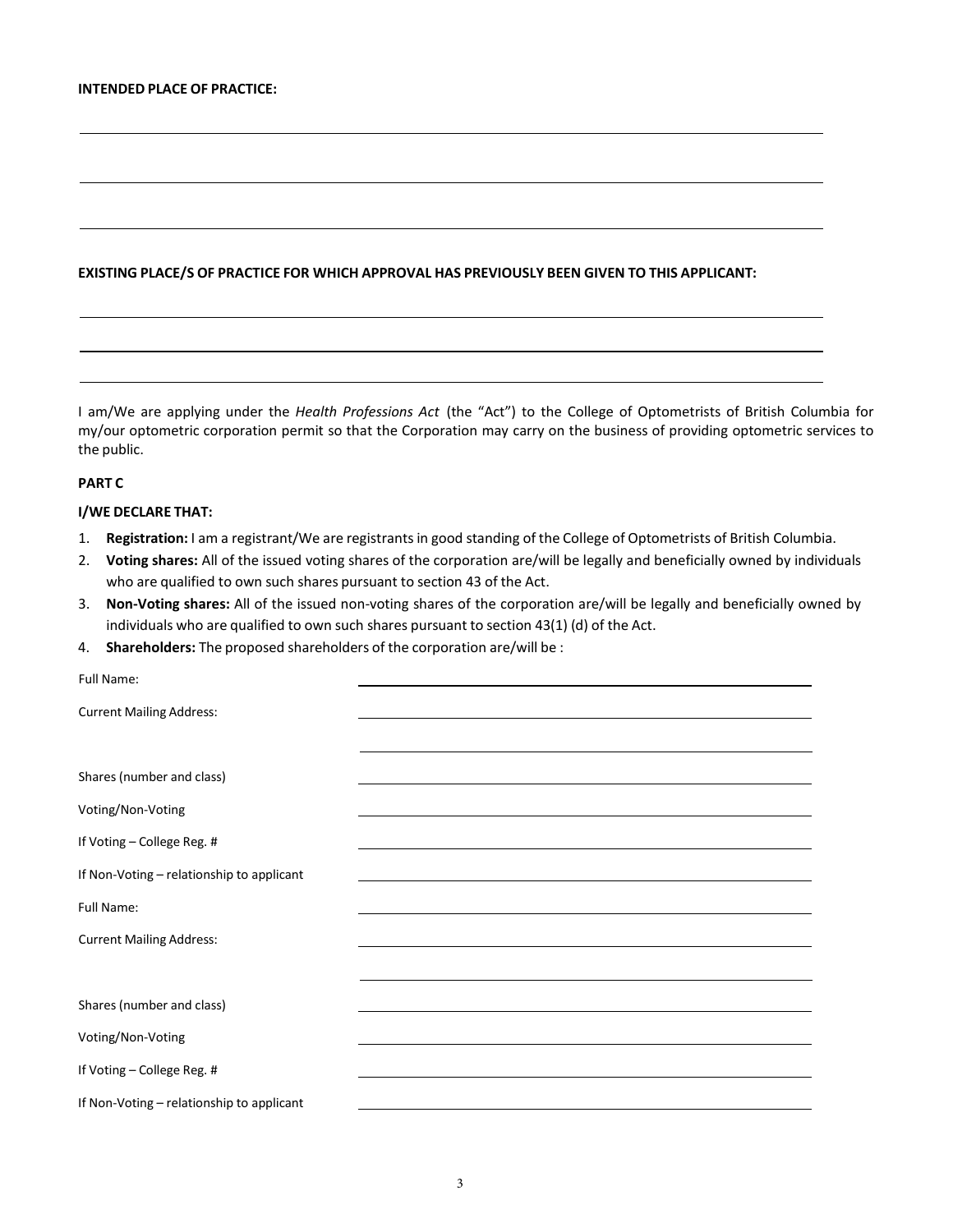Full Name: Current Mailing Address: Shares (number and class) Voting/Non-Voting If Voting – College Reg. # If Non-Voting – relationship to applicant Full Name: Current Mailing Address: Shares (number and class) Voting/Non-Voting If Voting – College Reg. # If Non-Voting – relationship to applicant **If you require more space, please add another page** 5. **Directors And Officers** The proposed directors of the optometric corporation are/will be registrants of the college and are qualified to be a director pursuant to Section 43 of the Act. The directors and officers are asfollows: Directors: Officers: 6. **Individuals practicing** The only individuals who intend to practice optometry on behalf of the Corporation are the following registrants of the College of Optometrists of British Columbia.

| Name<br>__ |
|------------|
|------------|

College Reg. #:

\*\* Please note that you are required to complete the declaration required in items 4, 5 and 6. If in doubt, please contact your lawyer **as College staff cannot assist you nor provide you with the answers\*\***

- 7. **Activities of the Corporation:** The Corporation will not carry on any activities, other than the provision of optometric services or services that are directly associated with the provision of optometric services, that would, for the purposes of the Income Tax Act (Canada), give rise to income from business.
- 8. **Voting agreement:** None of the shareholders of the Optometric Corporation will enter into a voting trust agreement, proxy or any other type of agreement that vests in another person, who is not a registrant qualified to hold shares in the corporation, the authority to exercise the voting rights attached to any or all of the shares.
- 9. **Insurance:** The Optometric Corporation has arranged/ will arrange to provide liability insurance of at least \$2,000,000 per occurrence per year for each registrant practicing on behalf of the corporation.
- 10. **Accuracy of application:** I/We have personal knowledge of the declarations contained in this application and of the information I/We have added in completing this form, and I/we declare that the declarations and information are accurate and complete.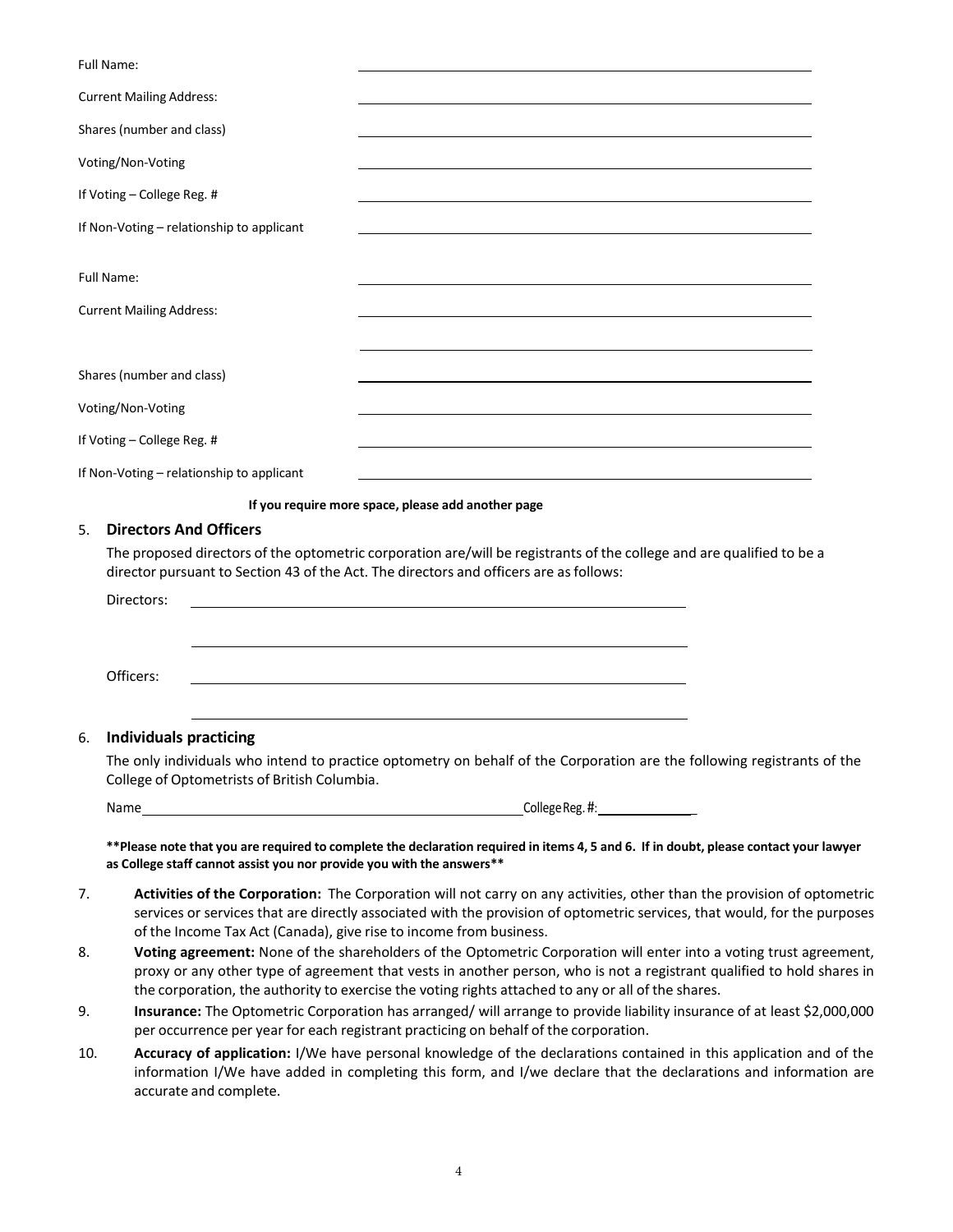#### **AUTHORIZATION ANDCERTIFICATION OF APPLICANT(S)**

- 1. I/We have read, understood and met the provisions of Part 4 of the Health Professions Act and Part 8 of the Bylaws of the College of Optometrists of British Columbia, and agree that I/We and the Corporation, and any related holding company and any related trust, will comply with and be bound by the provisions established therein.
- 2. I/We confirm that there are no outstanding fines, fees, debts, levies, costs or penalties owed to the College at the time of this application.
- 3. I/We confirm that I/We have authorized my/our solicitor, whose details are set out in the Schedule B, to provide as part of this application all requisite documentation required under Part 4 of the Act and Part 8 of the Bylaws. If, following the issuance of a permit, there is any change to the information provided by my solicitor to complete this application, I will inform the College immediately with full details of such change.
- 4. In the event that I have no solicitor acting on my/our behalf in this matter, I shall provide as part of this application all requisite documentation required under Part 4 of the Act and Part 8 of the Bylaws. If, following the issuance of a permit, there is any change to the information provided by me/usto complete this application, I/We will inform the College immediately with full details of such change
- 5. I/We authorize the College to make such enquiries asit considers appropriate in connection with this application.
- 6. I/We authorize the College to revoke any permit issued to the Corporation if it subsequently appears that I/We have, by omission or commission, given false or misleading information in respect of any question on this application form or have failed to notify the College prior or subsequent to the permit being granted of any change in the information provided.

| Date | Applicant's signature |
|------|-----------------------|
| Date | Applicant's signature |
| Date | Applicant's signature |
| Date | Applicant's signature |
| Date | Applicant's signature |

If you require additional signature(s)/date(s) lines, please add another page

# **OFFICE USE ONLY**

- [ ] Application is approved
- [ ] Application is denied

#### Date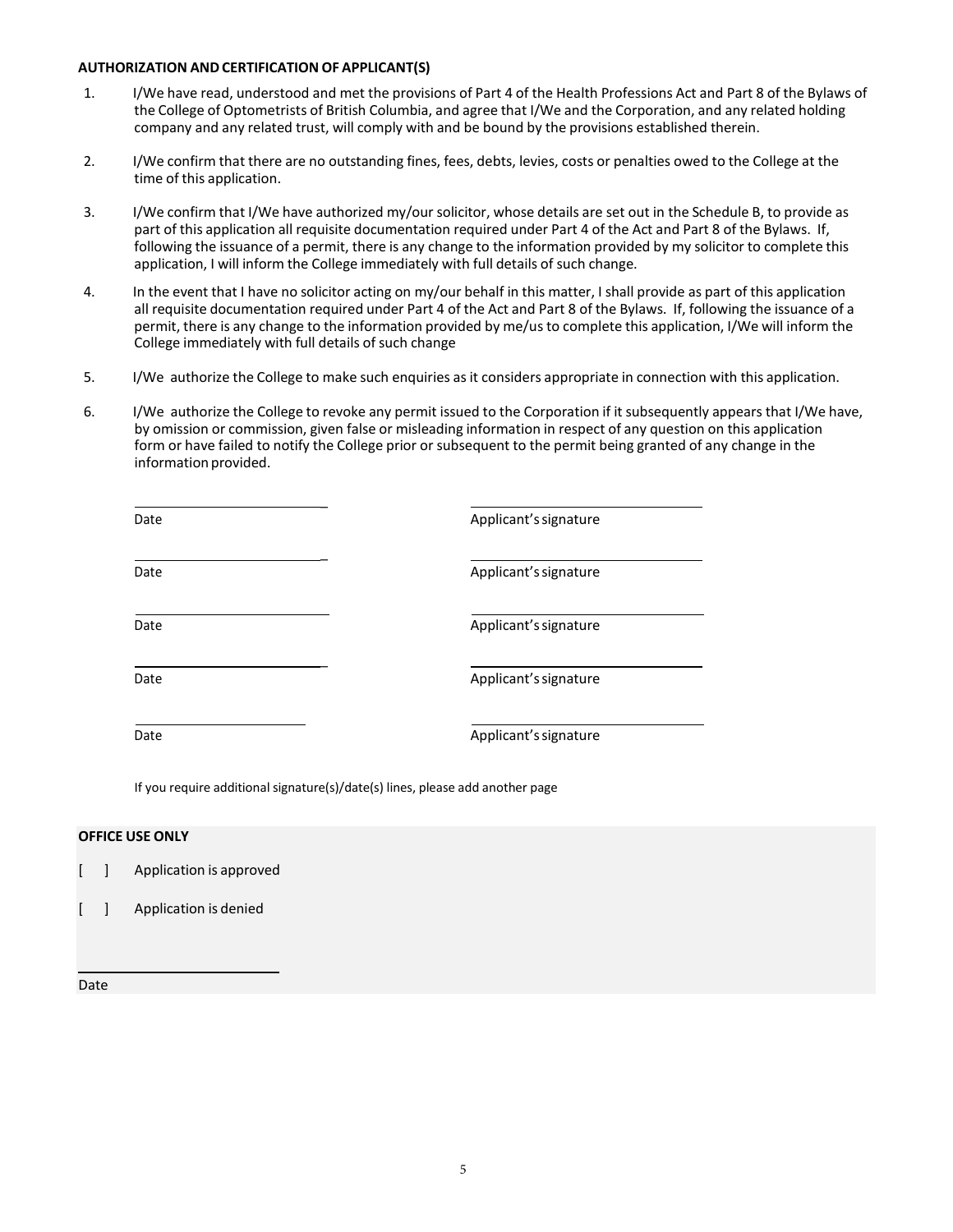#### **SCHEDULE A – ACKNOWLEDGEMENT**

**IMPORTANT:** This schedule is to be completed by every registrant who is a voting shareholder of the Corporation or a holding company that directly or indirectly owns a legal or beneficial interest in any voting share of the Corporation, as defined under Section 43 of the Act.

| Corporation:            |  |  |
|-------------------------|--|--|
|                         |  |  |
| <b>Holding Company:</b> |  |  |
| (if applicable)         |  |  |

Under the Health Professions Act the liability for professional negligence is not affected by the fact that a registrant is practicing optometry as an employee of a health profession corporation.

The fact that I/We will be practicing on behalf of a corporation does not in any way affect, modify or diminish the application of the Health Professions Act, Optometrists Regulation, or Bylawsissued by the College.

The president of the optometric corporation, or his or her designate, must advise the College promptly in writing of any changes to the information contained in this permit application.

I/We confirm that I/we have personal liability coverage or protection as required by Bylaws.

| <b>Last Name</b> | <b>First Name</b> | <b>College Reg. #</b> | Signature | Date |
|------------------|-------------------|-----------------------|-----------|------|
|                  |                   |                       |           |      |
|                  |                   |                       |           |      |
|                  |                   |                       |           |      |
|                  |                   |                       |           |      |
|                  |                   |                       |           |      |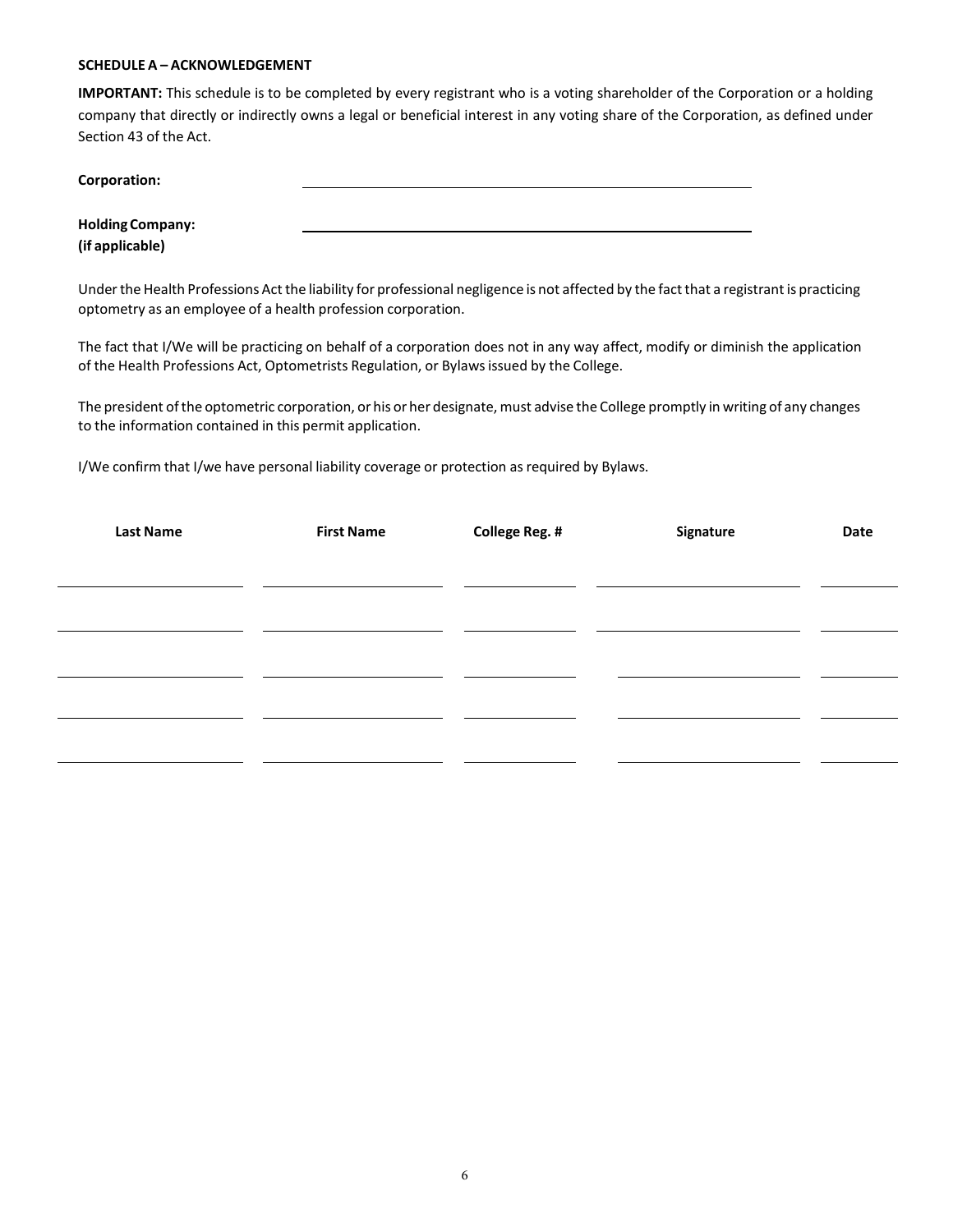#### **SCHEDULE B – CERTIFICATE OF SOLICITOR**

I/We, 1/We, 1/We act as the registered and records office of a company to be incorporated under the name ("the Corporation")

and that upon organization of the Corporation, but before the Corporation commences business, I/we will deliver to the College of Optometrists of British Columbia all documents and information required by the College for the purpose of this application.

I/We confirm that, to the best of my/our knowledge and belief, the Corporation, any related holding company and any related trust will be in compliance with the provisions of Part 4 of the Act and Part 8 of the Bylaws,and that the Articles of the Corporation and any related holding company will contain a provision that the company issubject to Part 4 of the Act and Part 8 of the Bylaws.

I/We will report to the College any changesto the Information contained herein, attached or subsequently provided to complete this application, or while I/we am/are retained to act for the Corporation.

 $\overline{a}$ 

 $\overline{a}$ 

Signature Date **Date** 

Full Name if applicable, authorized to sign on behalf of: Name of Company/Law Corporation

MAILINGADDRESS:

 $\overline{a}$ 

 $\overline{a}$ 

 $\overline{\phantom{0}}$ 

**Seal\***

**\*Notary Seal is required for processing**